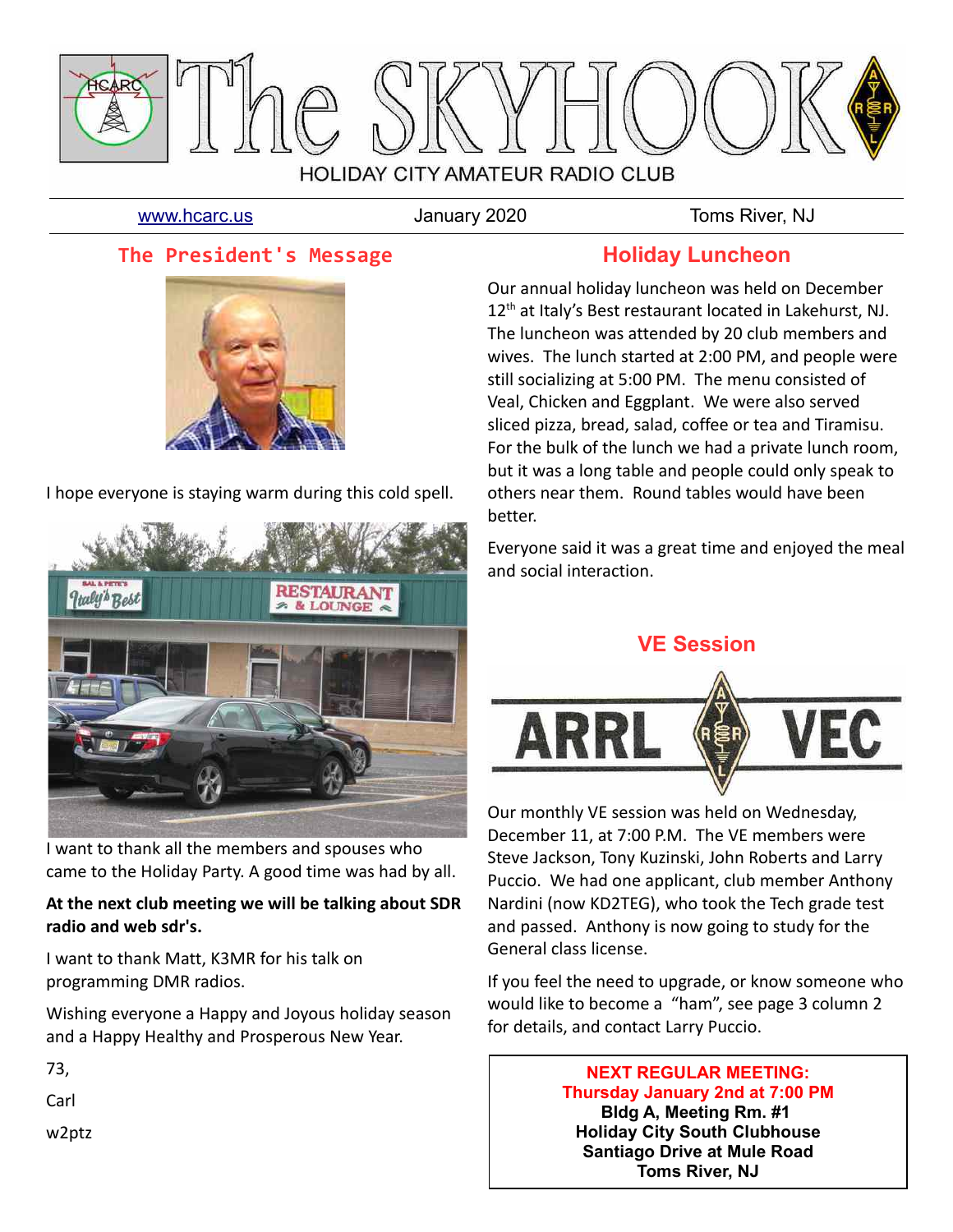# **Ocean County ARES® News**

### -January 2020

Thanks to all who attended the 2019 Ocean County ARES Holiday Party and Meeting on December 18 at the Ocean County EOC. We had a total of 23 people show up for the party and I think everyone enjoyed themselves. Tom, N2XW, gave away several ARRL 2020 calendars as door prizes and he also provided enough ARES Field Resources Manuals (Blue Cover) for everyone who wanted one.

start at 6 pm and end when you have completed the exam, grading and receive completion certificate.

The location will be the Anthony "Tony" Canale Training Center, 5033 English Creek Ave., Egg Harbor Township, NJ 08234.

Registration should be completed as soon as possible, so that course participant guides can be sent prior to the start of the course.

Anyone interested in attending should send their name, call, and email address to WB2ALJ at arrl dot net.



*2019 Ocean County ARES Holiday Party Photo by WB2ALJ*

Since the last Wednesday in December is Christmas and the First Wednesday in January is New Year Day, all ARES training nets will be suspended until the Second week of January 2020. On January 8 the Skywarn Training Net will be at 8:00 PM with the regular ARES Training Net at 8:30 PM. There will be no NBEMS training net until January  $15<sup>th</sup>$ . Additionally, January  $21<sup>st</sup>$ is the first VE Session for Ocean County ARES and those interested in taking an exam are reminded to make an appointment with N2LD. Contact him via VE at WA2RES dot com.

The next Southern New Jersey Section offering of the "Introduction to Amateur Radio Emergency Communications" will be held in Atlantic County starting January 7th 2020. The course will consist of four instructional sessions on January 7, 14, 21, 28 and final assessment administrated on February 4. Instructional sessions are scheduled to start at 6 pm and end by 9 pm. The final assessment is scheduled to

Please Note: This is the only ARRL/ARES course required for Level II and ICS course. Prerequisites are not required to take the classroom offering of the course.

Any questions should be addressed to WB2ALJ.

WX2NJ and N2LD are actively working on restoration of the 145.170 repeater following painting of the Manchester Water Tank. We are looking at having the repeater back to normal condition early 2020.

Thank you for your service to amateur radio emergency communications and Happy Holidays.

73 de WX2NJ

Bob Murdock

Ocean County Amateur Radio Emergency Service® EC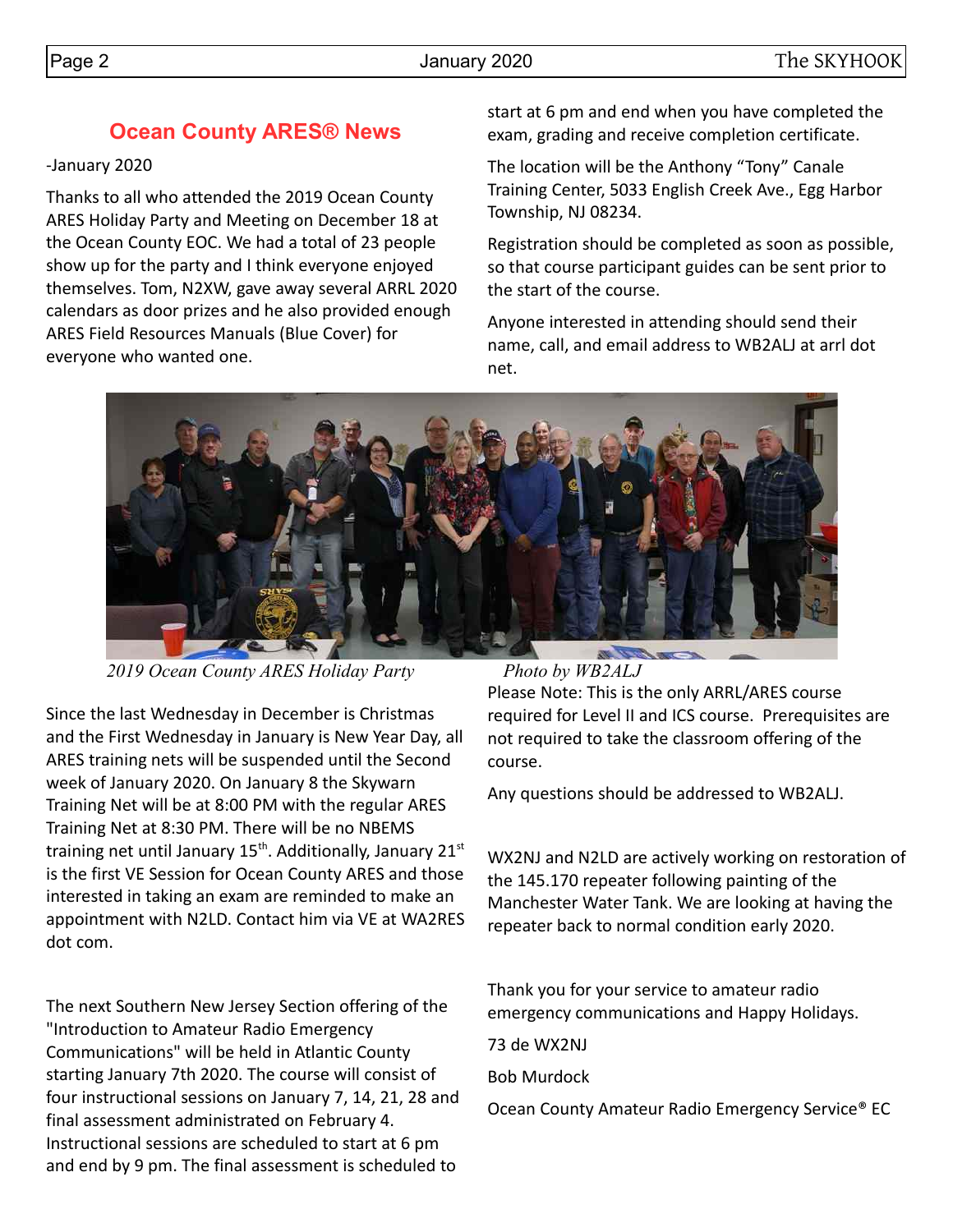# **BaoFeng Handhelds**



*A Hand-held Transceiver*

If you bought (or were given) a BaoFeng handheld transceiver, you probably already know that they do not meet the FCC requirements for spectral purity when transmitting on the 144-148 MHz (2-meter) amateur band.

At the BaoFeng website, Amcrest, formerly known as Foscam, warns that there are also counterfeits.

If you have one, or are still interested in getting one, be sure to read the article on page 60 of January QST.

I believe you would be better off with one from a company with an established reputation like Yaesu, Wouxun, Kenwood, Icom or Alinco.

-John Roberts, KQ4WR

# **Straight Key Night**



For many amateur radio operators, it's a tradition to get down to basics.

That means putting aside the computer, the microphone, and even the iambic paddle and Vibroflex bug.

While many people are busy celebrating the last day of the year at parties, many amateur radio operators prefer to get on the air using devices which are electronically equal to a door bell button.

So get out your old J-38, it's brass pounding time.

Dahdahdidlit Didlydahdahdah.

### **[Our VE Crew](mailto:lpuccio1@comcast.net?subject=VE)**

Larry [K2QDY](mailto:lpuccio071@gmail.com) (Liaison) 732-349-2950, Urb [W1UL,](mailto:urb@W1UL.com) John [KQ4WR,](mailto:kq4wr@arrl.net) Stan [KB2P,](mailto:kb2pd@hotmail.com) Steve [N2WLH,](mailto:n2wlh@yahoo.com) Larry [WA2VLR,](mailto:lloscalz@optonline.net) Tony [KD2GSO.](mailto:tonyk613@comcast.net) Matt [K3MR](mailto:baltimatt@verizon.net)

*License exams are given by appointment at 7:00pm on the second Wednesday of each month at Holiday City South Clubhouse, Bldg A, which is at the corner of Mule Rd. and Santiago Dr. Call Larry Puccio, K2QDY, at 732-349-2950 for an appointment.* 

*Directions: From either Route 37 W or Davenport Road, take Mule Road to Santiago Drive. Clubhouse A is the building nearest the street corner.*

#### **CLUB COMMITTEES**

| Refreshments:       |                    | Marge KD2LNT pearl1122@comcast.net |
|---------------------|--------------------|------------------------------------|
| Webmaster:          |                    | Steve N2WLH N2WLH@yahoo.com        |
| <u>Programs</u> :   | (open)             |                                    |
| Sunshine:           | Dave WA2DJN        | WA2DJN3@verizon.net                |
| Field Day:          | Larry <b>K2QDY</b> | 732-349-2950                       |
| <b>VE Sessions:</b> | Larry <b>K2QDY</b> | 732-349-2950                       |
| Membership:         | Doug <b>KC2TZC</b> | 732-928-2316                       |

#### **Holiday City Amateur Radio Club Toms River, New Jersey Web Site** [www.hcarc.us](http://www.hcarc.us/)

| President                           | <b>Carl Lee</b>     | W2PTZ                            | 732 575-7558        |
|-------------------------------------|---------------------|----------------------------------|---------------------|
| <b>Vice President</b>               | <b>Billy Locke</b>  |                                  | KD2MHA 732 281-0151 |
| Secretary                           | <b>John Perry</b>   | <b>KD2NDY</b>                    | 732-349-2705        |
| <b>Treasurer</b>                    | <b>Larry Puccio</b> | K <sub>2</sub> Q <sub>D</sub> Y  | 732-349-2950        |
| <b>Executive Board Doug Poray</b>   |                     | KC <sub>2</sub> T <sub>Z</sub> C | 732-928-2316        |
| <b>Executive Board John Roberts</b> |                     | KQ4WR                            | 732-966 4665        |
| <b>W2HC Trustee</b>                 | <b>Larry Puccio</b> | K2ODY                            | 732-349-2950        |

Membership is open to all interested persons. Ham license is not required. Dues are \$25.00 per year, payable Jan  $1<sup>st</sup>$ . Members joining during the year will have the dues prorated. Family membership \$30.00 per family.

---------------------------------------------------------- Meetings are held on the first Thursday of every month, at 7:00 pm, except December.

Location: Meeting Room #1 in Holiday City South Clubhouse A. Directions: From either Route 37 W or Davenport Road, take Mule Road to Santiago Drive. Turn into the parking lot from Santiago Drive and park near the pool. Enter the building nearest the street corner..

The SKYHOOK is published monthly as the HCARC's official newsletter. Editor and Publisher:

John Roberts [KQ4WR](mailto:kq4wr@arrl.net) 7 Lincoln Ct. Whiting, NJ 08759-1505 e-mail [KQ4WR@arrl.net](mailto:KQ4WR@arrl.net) 732 966 4665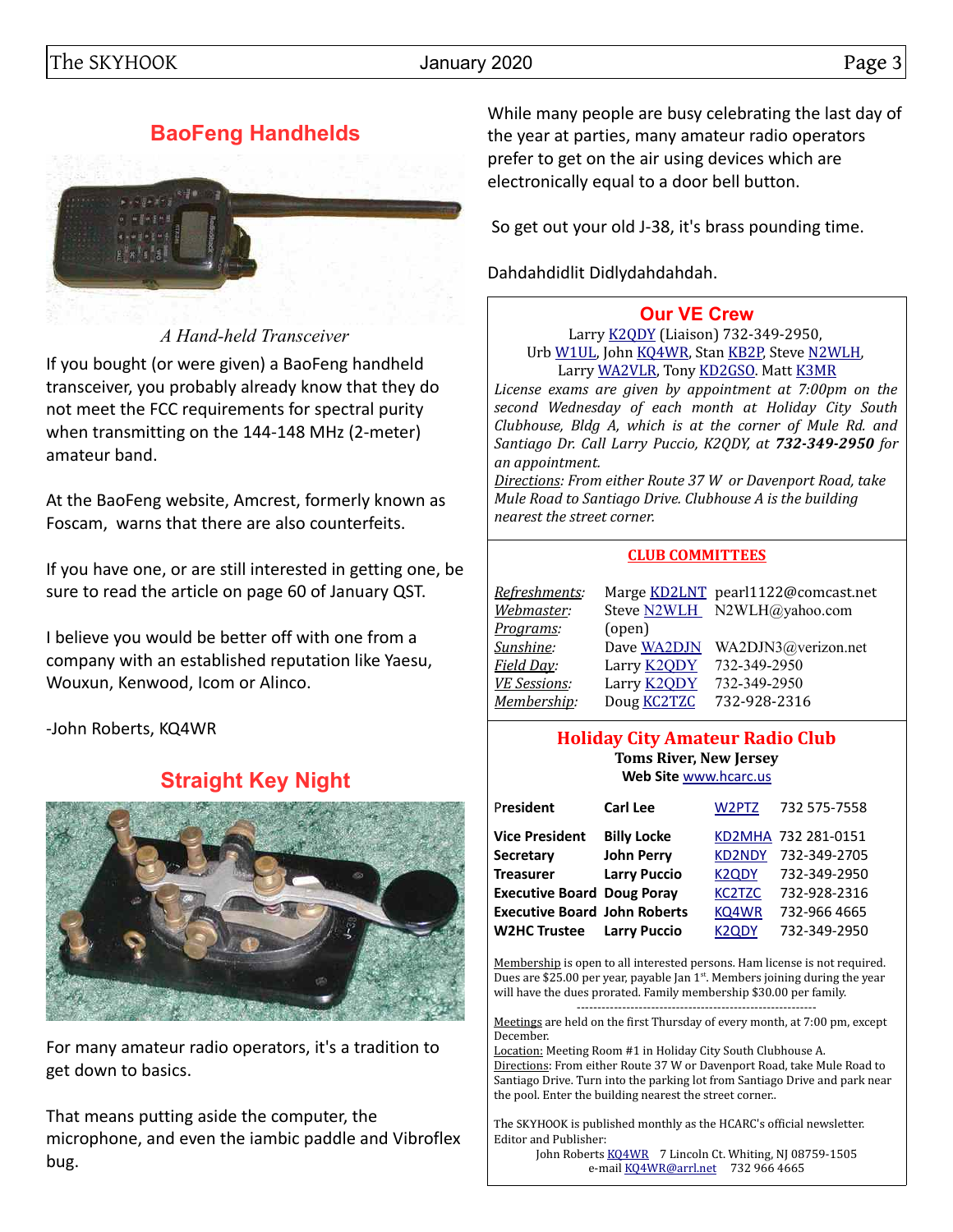## **Wall Warts**

What's a Wall Wart, and might it be your problem?

Wall Wart is slang for an AC Adapter that is intended to plug directly onto an electrical outlet, to supply low voltage DC power to a household item. I'm sure you have several taking residance on your electrical outlets. You may even find them on a power strip you had to buy because they took up so much space on your outlets.

They supply power to your telephone, TV cable box, computer printer, computer, kitchen gadget, etc. They are inexpensive, and usually come as accessory parts.

The FCC used to require such gadgets to meet FCC regulations, but it's been decades since they actually enforced those regulations.

I was reminded of the problem when Larry Puccio found one to be a major source of HF interference at his home. So even strong signals were getting the same bad signal-to-noise ratio he used to get from weak ones. He located the main troublemaker by using a battery-operated radio and shutting off the power one breaker at a time.

Replacing the small modern "chopper" type wall warts with older but larger simpler ones can help a lot, as it's the harmonics of the chopper frequency that cause the problem.

# **Get-Togethers**

The schedule for our Get-Together group is:

Jan. 6 Noon Lunch at Lisa's Pizza Restaurant Jan. 13 9:00 Breakfast at Holiday City Diner Jan. 20 Noon Lunch at Holiday City Diner Jan. 27 9:00 Breakfast at Holiday CityC Diner

This is a group of friends who meet each week. You're welcome to join in. Lisa's is in the strip mall near the Mule Road jughandle, and the Diner is on Mule Rd.

# **The Magic Band (6 Meters)**

The six-meter band certainly isn't HF, but sometimes there's a little DX. I guess that's why it's called the Magic Band.

50.000 to 50.100 CW only

50.090 is the CW & digital modes calling frequency. Once contact is established, agree to QSY to another frequency.

50.100 to 50.125 is the DX window. Please don't use this sub-band for local QSO's.

50.200 is the calling frequency for voice modes.

Another surprise is that it has a sub-band for model control. It can be used to control model cars, boats, airplanes, rockets, etc. There are model control subbands outside the ham bands, but at model control contests, this band may have quite an advantage. As a courtesy, we should keep all other activity well away from this sub-band, as model control receivers are easily overloaded.

50.790 to 50.990 is for model control only, 1 watt max:

 $Ch$  00 = 50.800  $Ch$  01 = 50.820  $Ch$  02 = 50.840 etc.  $Ch$  09 = 50.980

# **DC Power Shut Off**

The last Edison style (DC) power plant in New York City was at 10 East 40th Street.

It was finally shut down on Nov 16, 2007, when the only remaining customer, a library, converted to AC.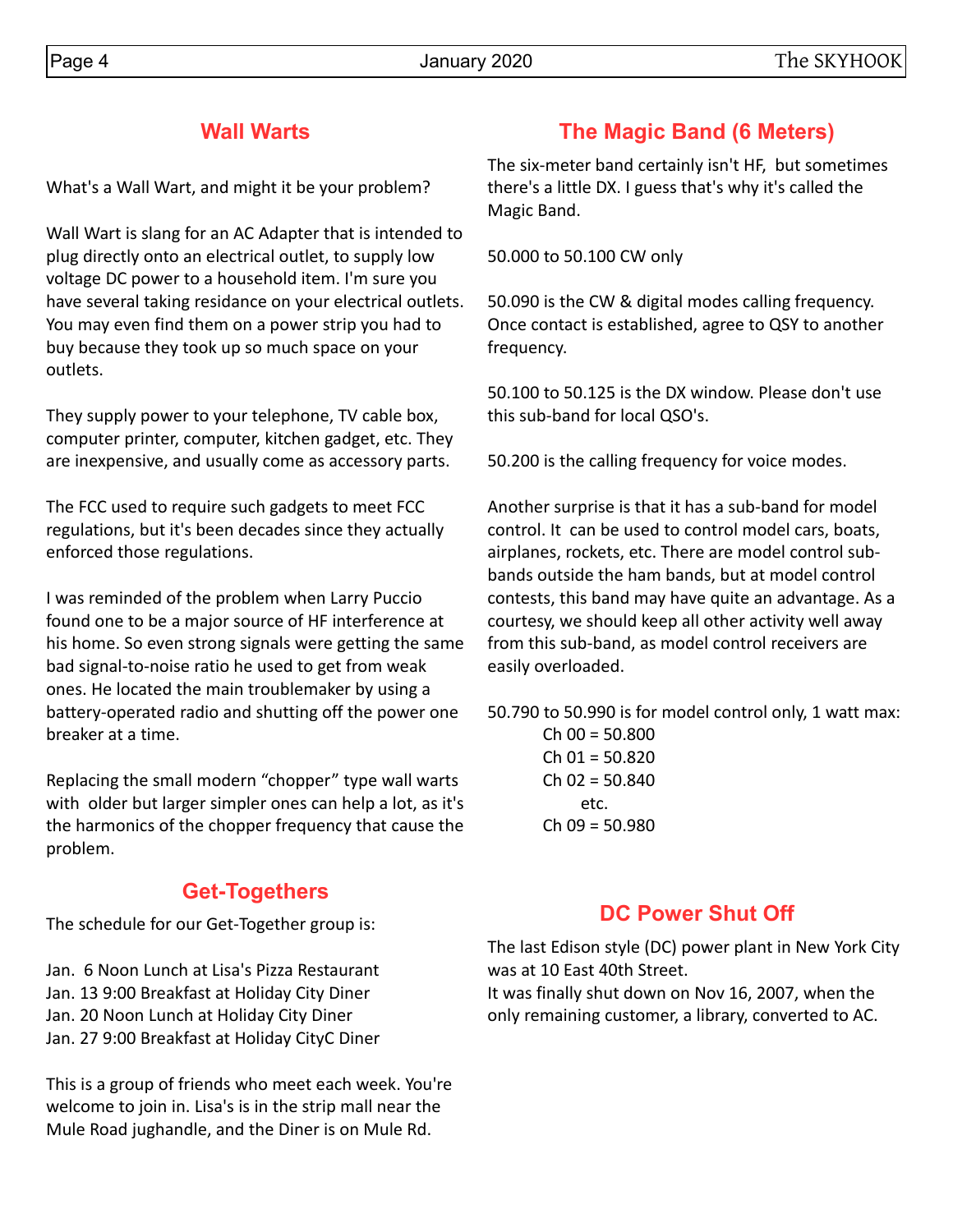# **Q Signals**

By John Roberts KQ4WR

Decades ago, shipboard CW operators saved considerable time and effort by using 3-letter codes to represent commonly used questions and answers.

They also had the advantage of meaning the same thing in any language.

These codes all begin with a "Q", for "question", when followed by a question mark, or the answer to a question, when without the question mark. For example, to ask "What is your current latitude and longitude?", they would simply send "QTH?", and the other station might respond with something like "QTH 39 57 29 N 74 14 35 W".

Many are still in use by radio amateurs, very roughly translated, with memory aids.

These should not be used on phone, where Q-signals are rarely necessary, and often mis-understood.

Here are some question & answer examples:

QRL? = Are you busy?

QRL = We're busy, don't interrupt

QRM? = Is my signal being Messed with?

 $QRM$  3 = Moderate interference (scale of 1 to 5; 1 = nil, 3 = moderate, 5 = extreme)

 QRN? = Are you being bothered by Natural interference?

QRN 2 = Light "static" on your signal (scale of 1 to 5)

QRO? = Should I increase Output power?

QRO = Increase your Output power

QRP? = May I Reduce Power?

QRP = Reduce Power (usually means 5 watts or less)

QRS? = Should I send Slower?

QRS 13 = Slow down to 13 word per minute

QRQ? = Should I send faster (Quicker)?

QRQ 25 = Try 25 words a minute

QRT? = May I QUIT sending?

QRT = Let's call it a day

QRV? = Are you set up and ready?

QRV = I'm set up and ready

QRX? = When will you call me again?

 QRX 0045Z on 3508 = I'll call you at 0045 UTC on 3508 kHz

QRZ? = Who is calling me?

QRZ W1UL 7013 = W1UL is calling you on 7013 kHz

QSA? = What is my Signal Amplitude?

 QSA 2 = Your signal is very weak on a scale of 1 to 9 (or S-meter reading)

QSB? = Is my signal fading?

QSB = Your signal is fading

QSK? = Can your hear my signal while you're sending?

QSK = I can hear you between my words

QSL? = Can you Send a Letter as proof of this contact?

QSL = I'll verify this contact with a QSL card (or LoTW)

QSO? = Can you contact ?

QSO = I can contact \_\_\_

QSY? = Shall I Shift frequencY?

QSY 1 = Increase your frequency by 1kHz

QTH? = What is your location?

QTH Toms River NJ = I'm in Toms River NJ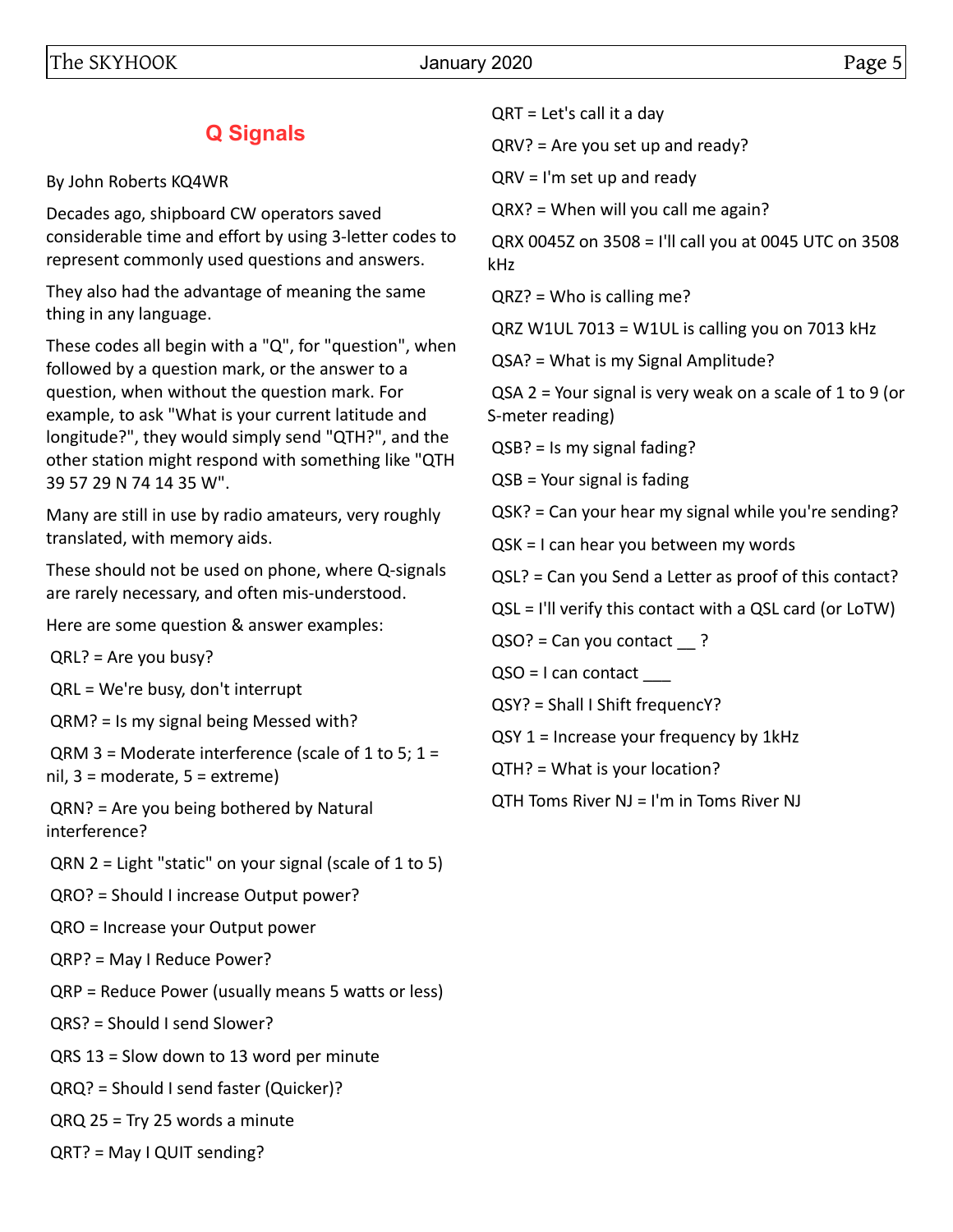## **Some DX Opportunities**

Callsigns shown in alphanumeric order *Italics if DX > 6000mi* Mode codes:  $8 = JTS$ ,  $C = CW$ ,  $D = Digital$ ,  $J = JPA$ ,  $P = PSK31$ ,  $R = RTTY$ ,  $S = SSB$ ,  $T = SSTV$ . Bands: "Low" usually means 160, 80 & 40m. Many thanks to NG3K, Wikipedia, Google Maps, the ARRL, the RSGB, DXW, TDDX & QRZ.com for the data.

| <b>START</b> | <b>FINISH</b>     | <b>ENTITY</b>      | <b>CALLSIGN</b>   | <b>IOTA</b> | <b>BANDS</b>       |                | MODES QSL via     | <b>LOC</b> | Miles | Dir        | Info by        |
|--------------|-------------------|--------------------|-------------------|-------------|--------------------|----------------|-------------------|------------|-------|------------|----------------|
| Dec 28       | Jan 20            | Algeria            | <b>7X7T</b>       |             | $80 - 10m$         |                | C S 8 7X2R0       | JM26ks     | 4146  | <b>ENE</b> | ARLD051        |
| Dec 28       | Jan 02            | Algeria            | <b>7X7X</b>       |             | 160,80m            |                | C S 8 7X2RO, LOTW | JM16mq     | 4061  | <b>ENE</b> | KF5EYY         |
| Jan 03       | Jan <sub>23</sub> | Maldives           | 8Q7BS             | $AS - 013$  |                    |                | RX3AMY            | MJ63xs     | 8811  | <b>NE</b>  | <b>OPDX</b>    |
| Nov 24       | Nov 15            | Tonga              | A35JP             | OC-049      | 160-10m C S 8 LoTW |                |                   | AG29ma     | 7693  | W          | JA0RQV         |
| Dec 27       | Jan 17            | Gambia             | C5SP              |             | 40,20m             |                | S 8 4 SP3PS, LoTW | IK13ma     | 3923  | <b>ESE</b> | DXW.Net        |
| Jan 28       | Feb 07            | Gambia             | C5XW              |             | $40 - 17m$         | C              | G5XW              | IK13ma     | 3923  | <b>ESE</b> | DXW.Net        |
| Dec 15       | Feb 29            | Antarctica         | DP0GVN            | AN-xxx      | $160 - 10m$        |                | DL5EBE            | IB59uh     | 8308  | SSE        | ARLD049        |
| Jan 06       | Jan 12            | Palestine          | E44RU             |             | $160 - 10m$        | C S 8 LoTW     |                   | KM71fm     | 5720  | <b>NE</b>  | DXW.Net        |
|              | Mar 31            | Canary Is          | EA8/HB9FIH        | AF-004      | $80 - 10m$         |                | C S D HB9FIH      | IL18rj     | 3337  | E          | ARLD049        |
| Jan 23       | Feb 18            | Reunion            | FR/F8EN           | AF-016      | 80-10m             | C              | F6AJA             | LG79sa     | 9227  | E          | 425DXN         |
| Dec 02       | Jan 05            | Ecuador            | HC5AGT            |             | 40-10m             | S D            | EA5RM             | FI19at     | 2785  | S          | <b>TDDX</b>    |
| Jan 01       | Jan <sub>31</sub> | Switzerland HE2J0J |                   |             |                    |                | HB9HI             | JN36il     | 3922  | <b>NE</b>  | <b>ARLD051</b> |
| Dec 12       | Apr 04            | Honduras           | HR5/F2JD          |             | $160 - 6m$         |                | C S D F6AJA       | EK54ju     | 1957  | SSW        | <b>TDDX</b>    |
| Nov 12       | Apr 01            | Thailand           | HS0ZME            |             | 40-10m             | C              | SM6NT Bur         | NK92xm     | 8797  | N          | <b>TDDX</b>    |
| Dec 14       | Jan 08            | Thailand           | HS0ZNR            | AS-053      | $80 - 10m$         | $S_8$          | LoTW              | NJ98gl     | 9064  | ${\sf N}$  | <b>TDDX</b>    |
| Jan 30       | Feb 13            | El Salvador HU1DL  |                   |             | $160 - 17m$        | C S D LoTW     |                   | EK54ma     | 2003  | SSW        | DXW.Net        |
| Jan 05       | Jan 11            | St Lucia           | <b>J6/AI6LY</b>   | NA-108      | $80 - 10m$         | S D            | AI6LY             | FK93mu     | 1976  | SSE        | <b>DXNews</b>  |
| Dec 22       | Jan 03            | Ogasawara          | JD1BMH            | AS-031      | $80 - 10m$         |                | C S R JD1BMH Bur  | QL07mm     | 7256  | <b>NNW</b> | DXW.Net        |
|              | Jan 21            | Antarctica         | KC4/W2RTO         | AN-011      | 80-10m             | S 8 d K7MT     |                   | RB33sa     | 9335  | SSW        | <b>ARLD051</b> |
|              | Jan 21            | Antarctica         | KC4USV            | $AN-011$    | $80 - 10m$         | S 8 d K7MT     |                   | RB33sa     | 9335  | SSW        | ARLD051        |
|              | Jan 07            | Suriname           | PZ/PA4ARI         |             | 80-20m             |                | S 8 4 PA4ARI      | GJ25ju     | 2638  | SSE        | <b>ARLD050</b> |
| Jan 07       | Jan 13            | Palau              | <b>T88AQ</b>      | OC-009      | $160 - 10m$        |                | C S 8 JH6WDG      | PJ77fi     | 8695  | <b>NW</b>  | <b>TDDX</b>    |
| Jan 15       | Jan <sub>23</sub> | Palau              | <b>T88CZ</b>      | OC-009      | $160 - 10m$        |                | "All" JI3DNN      | PJ77fi     | 8695  | <b>NW</b>  | DXW.Net        |
| Jan 15       | Jan <sub>23</sub> | Palau              | T88DK             | OC-009      | $160 - 10m$        |                | "All" JH3LSS      | PJ77fi     | 8695  | <b>NW</b>  | DXW.Net        |
| Jan 15       | Jan 23            | Palau              | <b>T88DN</b>      | OC-009      | $160 - 10m$        |                | "All" JA3HJI      | PJ77fi     | 8695  | <b>NW</b>  | DXW.Net        |
| Jan 15       | Jan <sub>23</sub> | Palau              | <b>T88ED</b>      | OC-009      | $160 - 10m$        | "All"          | JA3IVU            | PJ77fi     | 8695  | <b>NW</b>  | DXW.Net        |
| Jan 15       | Jan <sub>23</sub> | Palau              | <b>T88EF</b>      | OC-009      | $160 - 10m$        |                | "All" JA3ARJ      | PJ77fi     | 8695  | <b>NW</b>  | DXW.Net        |
| Jan 15       | Jan <sub>23</sub> | Palau              | <b>T88MB</b>      | OC-009      | $160 - 10m$        |                | "All" JA3AVO      | PJ77fi     | 8695  | <b>NW</b>  | DXW.Net        |
| Dec 31       | Jan 02            | Iceland            | TF/MM00KG         | EU-021      | 80-10m             | C S 8 LoTW     |                   | IP15mm     | 2826  | <b>NNE</b> | DXW.Net        |
| Dec 31       | Jan 02            | Iceland            | <b>TF/0J0Y</b>    | EU-021      | 80-10m             | C S 8 LoTW     |                   | IP15mm     | 2826  | <b>NNE</b> | DXW.Net        |
| Jan 20       | Feb 09            | Cocos I            | TI9               | NA-012      | $160 - 6m$         | $\sf S$        | ClubLog           | EJ65mm     | 2509  | SSW        | <b>TDDX</b>    |
|              | Dec 31            | Chad               | TT8SN             |             | $80 - 6m$          |                | DL9USA            | JK72mc     | 5649  | E          | <b>ARLD050</b> |
| Jan 05       | Jan 11            | StKitts&Nev        | V4/WB4m           | NA-104      | $80 - 10m$         | "All"          | WB4M, LoTW        | FK87gh     | 1713  | <b>SSE</b> | <b>TDDX</b>    |
|              | Feb 08            | Antarctia          | <b>VP9HAL</b>     | AN-005      | 40,20m             | $J_8$          | EB7DX             | KB34hk     | 9067  | SSE        | ARLD049        |
| Jan 12       | Jan 31            | 2020 Jan31         | Norfolk I         | $OC - 005$  | $160 - 10m$        |                | C S R SP9FIH      | RG30xx     | 8892  | W          | SP9FIH         |
| Jan 09       | Jan 15            | 2020 Jan15         | Montserrat        | NA-103      |                    | S C            | WV <sub>2</sub> B | FK86vs     | 1758  | SSE        | WV2B           |
| Jan 09       | Jan 14            | 2020 Jan14         | Bermuda           | NA-005      | $160 - 10m$        | C <sub>5</sub> | WB9EAO, LoTW      | FM72ph     | 749   | <b>SE</b>  | <b>TDDX</b>    |
|              | Jun 15            | South Sudan        | Z81D              |             | 80-10m             |                | S 8 4 OM3JW       | KJ54tu     | 6835  | <b>ENE</b> | ARLD050        |
| Jan 02       | Jan 07            | Cyprus SBA         | ZC4UW             | AS-004      | $160 - 10m$        | C S            | ClubLog           | KM65ma     | 5497  | <b>NE</b>  | DXW.Net        |
| Jan 11       | Jan 19            | Cayman Is          | ZF <sub>2PG</sub> | NA-016      | $160 - 40m$        | S              | ZF2PG, LoTW       | EK99jm     | 1472  | SSW        | <b>TDDX</b>    |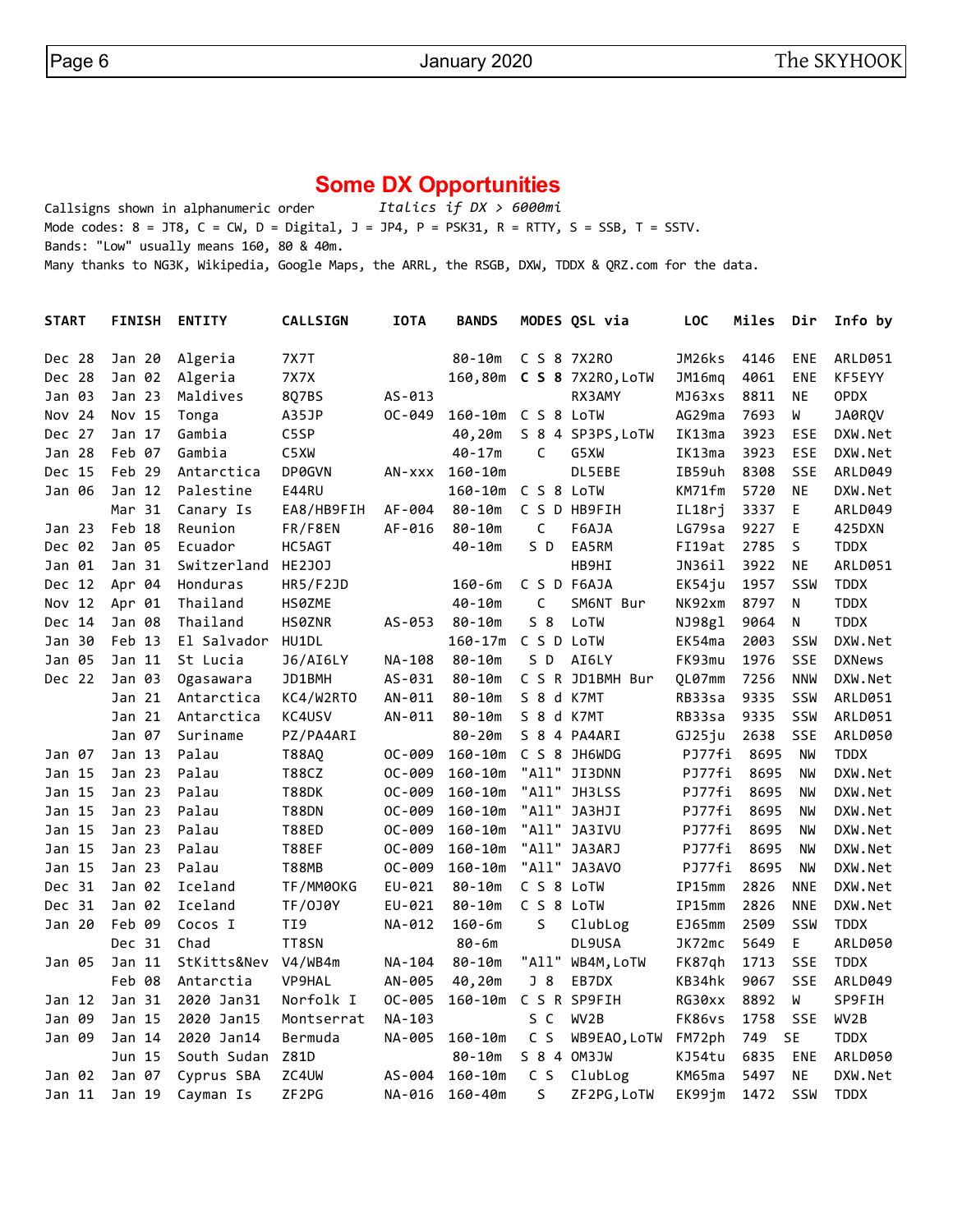

## **Metric Prefix Chart**

Each prefix in the chart is 1000 times the one below it.

| yotta   |    | $10^{24}$  |           | milli | m | $10^{\circ} - 3$  | thousandths |
|---------|----|------------|-----------|-------|---|-------------------|-------------|
| zetta   | Z  | $10^{221}$ |           | micro | μ | $10^{\circ} - 6$  | millionths  |
| exa     | E. | $10^{4}18$ |           | nano  | n | $10^{\circ} - 9$  | billionths  |
| peta    | P  | $10^{4}15$ |           | pico  | p | $10^{\circ} - 12$ | trillionths |
| tera    |    | $10^{4}12$ | trillion  | femto | f | $10^{\circ} - 15$ |             |
| giga    | G  | $10^{0.9}$ | billion   | atto  | a | $10^{\circ} - 18$ |             |
| mega    | M  | $10^{6}$   | million   | zepto | z | $10^{\circ} - 21$ |             |
| kilo    | k  | $10^{3}$   | thousand  |       |   | $10^{\circ} - 24$ |             |
| (blank) |    | $10^{0}$   | (times 1) | yocto | v |                   |             |